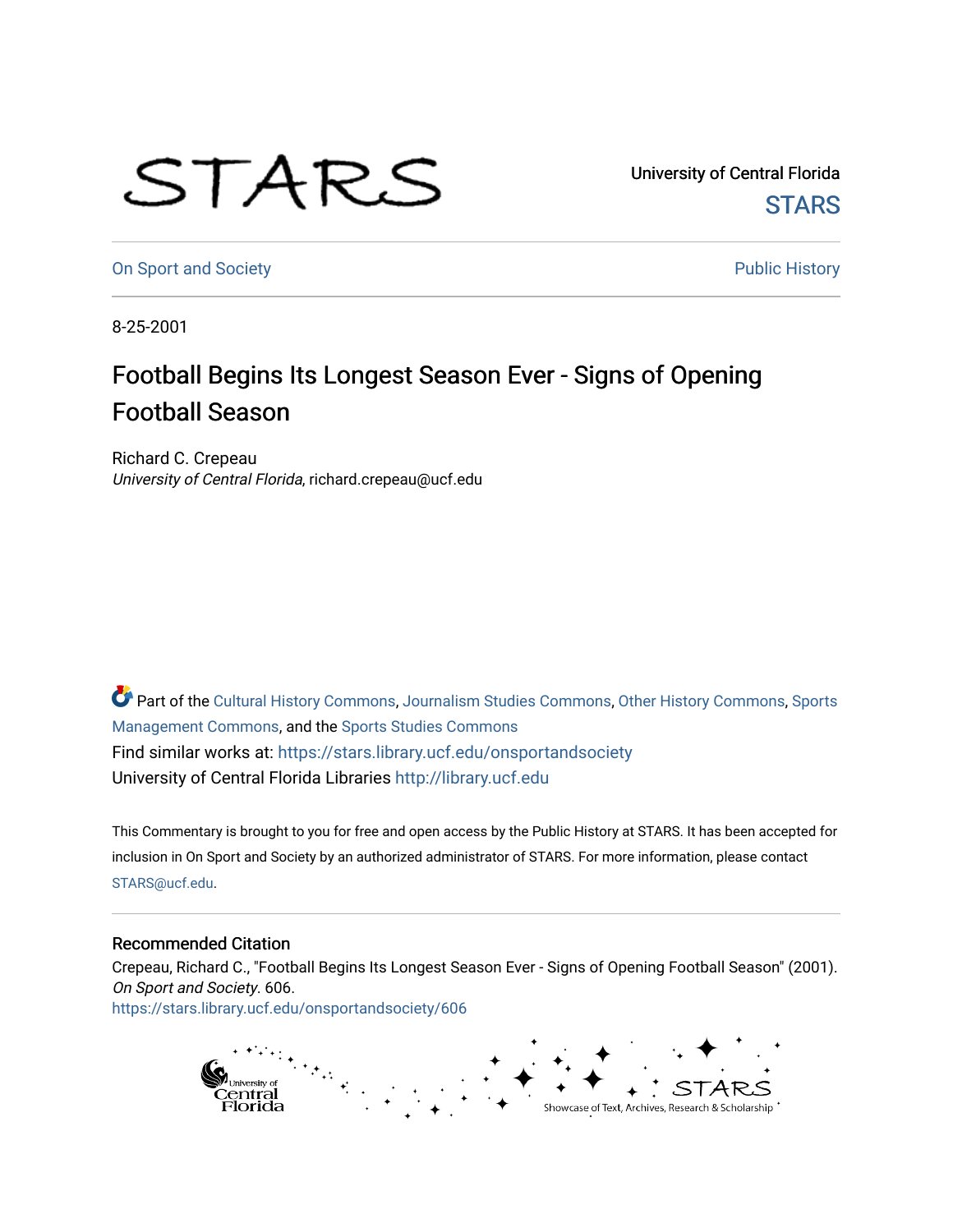## SPORT AND SOCIETY FOR H-ARETE August 25, 2001

The first football game of the college season took place on Thursday night and there are a number of other games this weekend. Many colleges and universities are not yet in session and some players will play as many as four or five games before they see the inside of a college classroom. Yes, these are the student athletes of NCAA legend.

Well before the first game of this the longest football season in history, some 134 days in length, there were other signs in the air that college football was about to commence. There were of course the deaths at the University of Florida and Northwestern University, which true supporters of college football will see as unfortunate collateral damage.

There were other more traditional signs. The magazines and newspapers were busy crowning the number one preseason team, always an interesting concept. How a team could be number-one in the nation before ever playing a game remains one of those occult mysteries of intercollegiate athletics.

Then there were the police reports. The Associated Press reported on August 18 that University of Minnesota officials were investigating an assault charge brought by a woman against two Gopher football players. The woman also claimed that she wrote and typed a paper on the death penalty for one of the players for an English class; an odd way of saying, thank you.

On August 19, The Associated Press reported that two Nebraska football players were arrested for disturbing the peace-one inside and one outside a Lincoln bar. This of course is more in the traditional college student mode and perhaps should be viewed as an encouraging sign that at Nebraska the student-athlete has an authentic student life experience and is not isolated from normal college activity.

The list of these sorts of incidents is endless and there is no need to continue in this vein. Just check the morning paper each day to see who is making the latest contribution to the police blotters.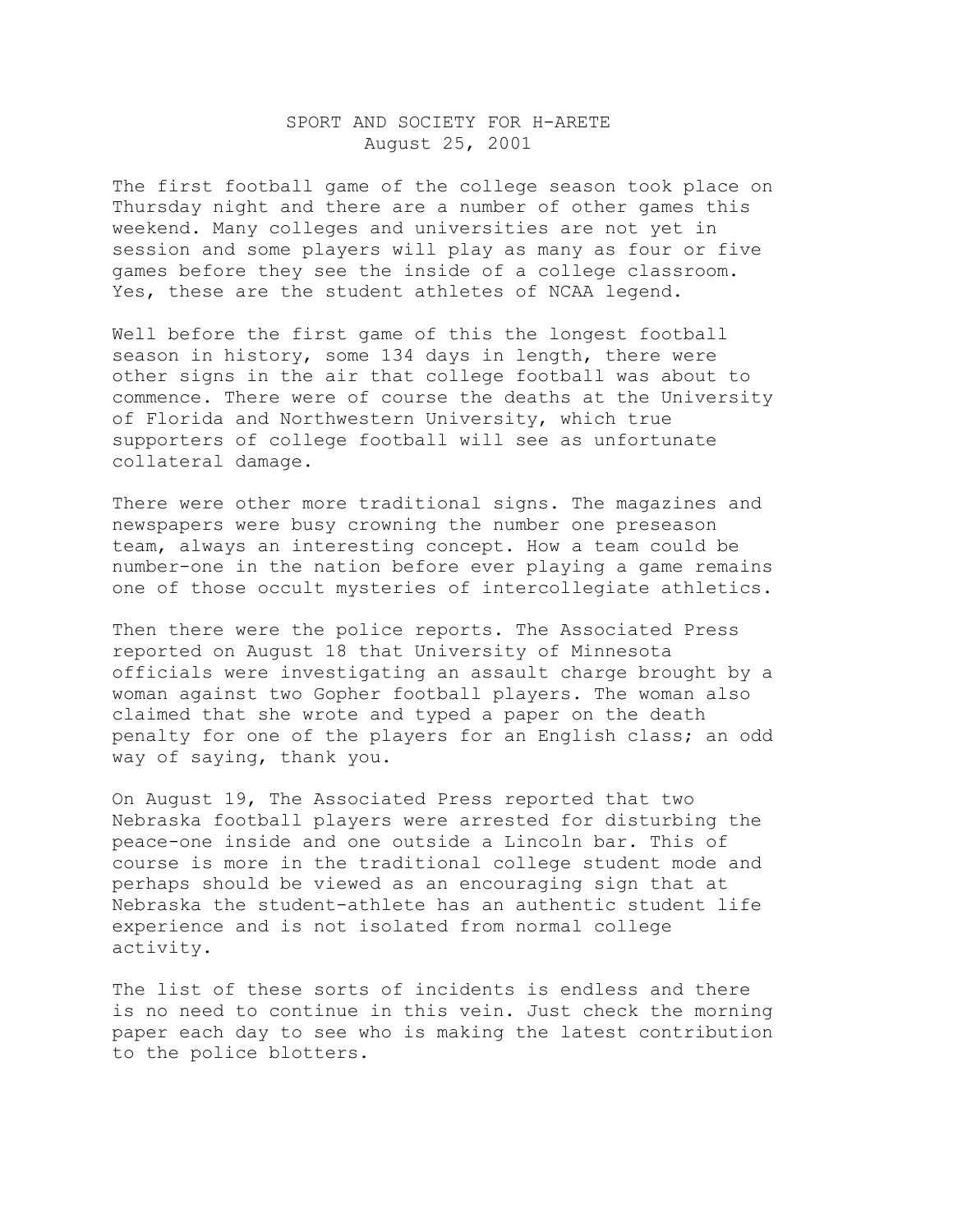On August 23, the NCAA put the University of Southern California on probation for recruiting violations in basketball and because two football players and one woman diver had papers written for them by tutors. The school will lose two football scholarships for next year and onehalf of diving scholarship. This is good news at is shows that the women's program at a major university is just as capable of NCAA violations as a men's program. Equity, Equity, Equity.

At a higher administrative level the University of Oregon is in the process of putting new meaning into Heisman Hype, that mental madness that strikes sports information departments and alumni when they think that one of their football players has a chance of winning the Heisman Trophy. No one is willing to leave the determination of the Heisman winner to chance or to the vicissitudes of actual play on the field.

Oregon is promoting quarterback Joey Harrington with a \$250,000 Harrington mural across from Madison Square Garden in New York City. The full Heisman promotional campaign could cost \$500,000, says Dave Williford, assistant athletic director for media services at the university. Oregon will not be spending a similar amount to promote their top student in computer science, or even in math.

Other universities have more modest, although not any less intense campaigns. Clemson will make an initial expenditure estimated at \$5,000 for brochures promoting quarterback Woody Dantzler via a mass mailing. Indiana University, where the insanity of Bobby Knight no longer holds sway, is spending \$40,000 on notebooks, CD-Rom's, and a website to promote their Heisman candidate, Antwaan Randle El. Indiana's expenditures represent a cut of the original planned budget of \$100,000. The Clemson sports information director said, "We're not going to spend a ridiculous amount of money" on this sort of promotion. One can only wonder at what point the dollar figure becomes ridiculous.

Coincidentally the man who orchestrated the first Heisman Hype Campaign, Budd Thalman, retired from Penn State this week. The campaign was conducted in 1963 on behalf of Roger Staubach, quarterback for the Naval Academy. Thalman spent about \$500 on that one. While at Penn State he did not run a Heisman Hype campaign as Joe Paterno didn't believe in